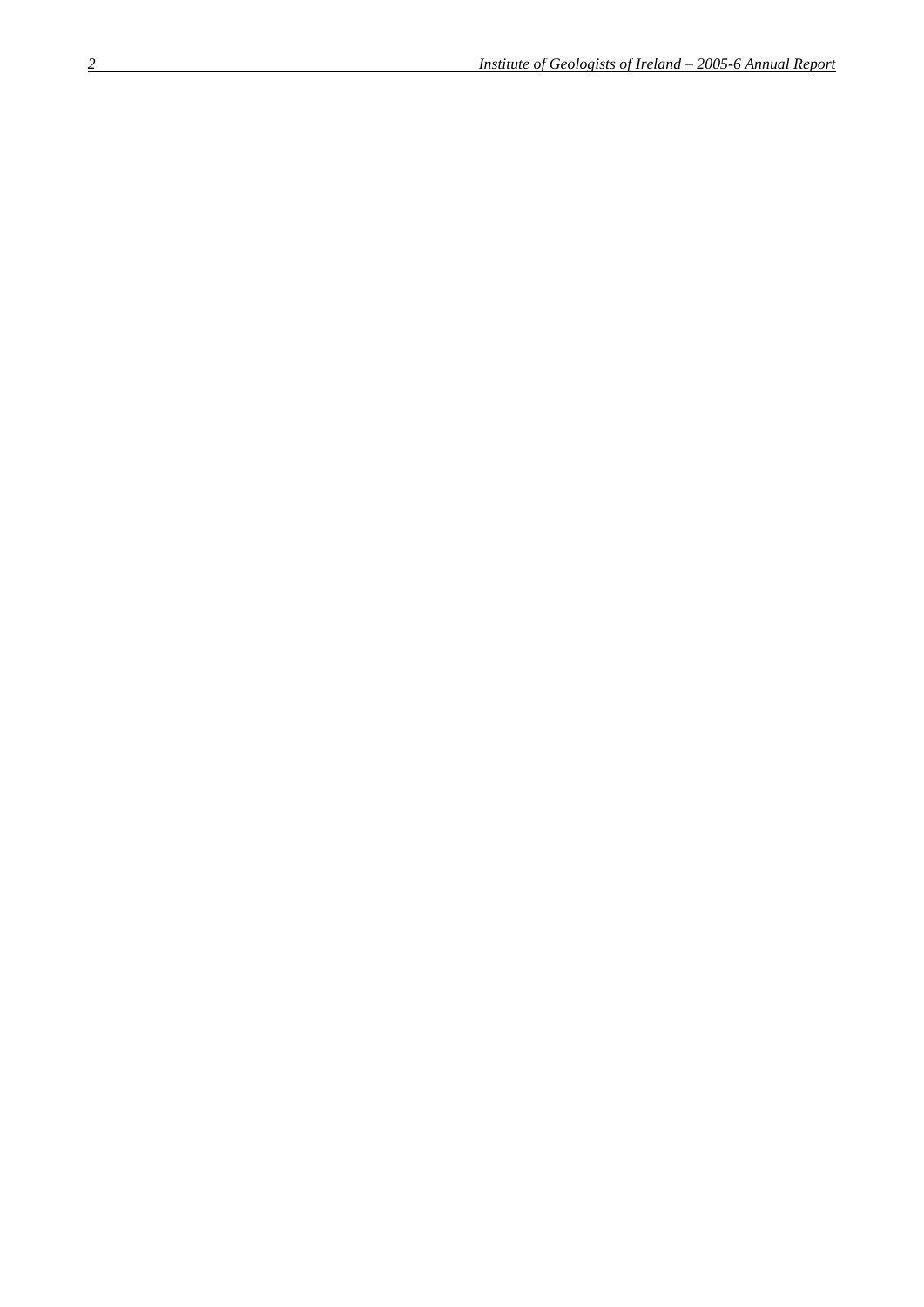# **TABLE OF CONTENTS**

| <b>REPORTS FROM OTHER BODIES</b>             |
|----------------------------------------------|
| COMMITTEE FOR MINERAL RESERVES INTERNATIONAL |
|                                              |
|                                              |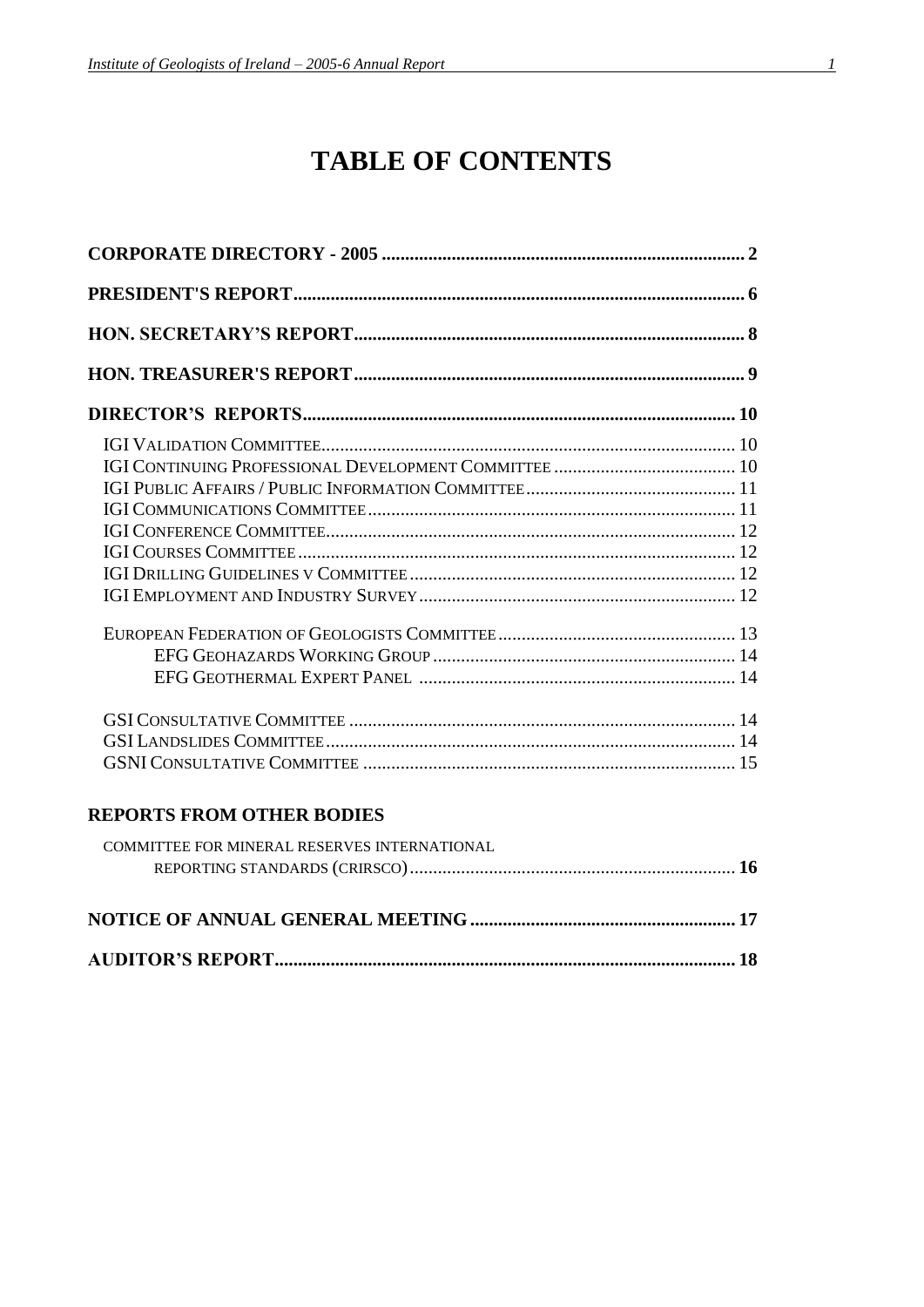# **CORPORATE DIRECTORY – 2005-6**

# **BOARD OF DIRECTORS**

| President:     | EurGeol Gareth L1 Jones PGeo |
|----------------|------------------------------|
| Vice-President | EurGeol Kevin Cullen PGeo    |
| Secretary      | EurGeol Geoff Wright PGeo    |
| Treasurer      | EurGeol Michael Boland PGeo  |
|                |                              |

Non-executive Directors EurGeol Dave Blaney PGeo EurGeol Dr. John Colthurst PGeo EurGeol Garth Earls PGeo EurGeol Margaret Keegan PGeo EurGeol Dr. Frank McDermott PGeo EurGeol Nick O'Neill PGeo

# **STANDING COMMITTEE MEMBERSHIP**

| <b>Ballot Committee</b>       | EurGeol Dr. Mark Holdstock PGeo (Chair)                |  |
|-------------------------------|--------------------------------------------------------|--|
| <b>Ethics Committee</b>       | EurGeol Prof. Ben Kennedy PGeo (Chair)                 |  |
|                               | EurGeol Dr. John Ashton PGeo                           |  |
|                               | EurGeol Shane O'Neill PGeo                             |  |
| <b>CPD</b> Audit Committee    | EurGeol Dr. David Naylor PGeo                          |  |
|                               | EurGeol Dr. Bettie Higgs PGeo (resigned February 2006) |  |
| Disciplinary Committee        | EurGeol Dr. Eibhlin Doyle PGeo (Chair)                 |  |
|                               | EurGeol John Arthurs PGeo                              |  |
|                               | EurGeol Dr. Stephen Daly PGeo                          |  |
| Nominating Committee          | EurGeol Peter O'Connor PGeo (Chair)                    |  |
|                               | EurGeol Dr. Eibhlin Doyle PGeo                         |  |
|                               | EurGeol Eugene Daly PGeo                               |  |
| <b>Validation Committee</b>   | EurGeol Dr John Colthurst PGeo (Chair)                 |  |
|                               | EurGeol Kevin Cullen PGeo                              |  |
|                               | EurGeol G V Jones PGeo                                 |  |
|                               | EurGeol Shane O'Neill PGeo                             |  |
|                               | EurGeol Dr Jonathan Derham PGeo                        |  |
|                               | EurGeol Hartmut Krahn PGeo                             |  |
|                               | EurGeol Eugene Daly PGeo                               |  |
|                               | EurGeol Dr John Walsh PGeo                             |  |
| <b>Fundraising Committee:</b> | EurGeol Kevin T. Cullen PGeo (Chair)                   |  |
|                               | EurGeol Michael Boland PGeo                            |  |
|                               | EurGeol Christian Schaffalitzky, PGeo                  |  |
|                               | Sean Finlay PGeo                                       |  |
|                               | EurGeol John Clifford PGeo                             |  |
|                               |                                                        |  |

# **SPONSORING BODIES**

| Geophysical Association of Ireland                         |
|------------------------------------------------------------|
| Geotechnical Society of Ireland (Engineers Ireland)        |
| <b>Irish Association for Economic Geology</b>              |
| International Association of Hydrogeologists (Irish Group) |
| Irish Mining and Quarrying Society                         |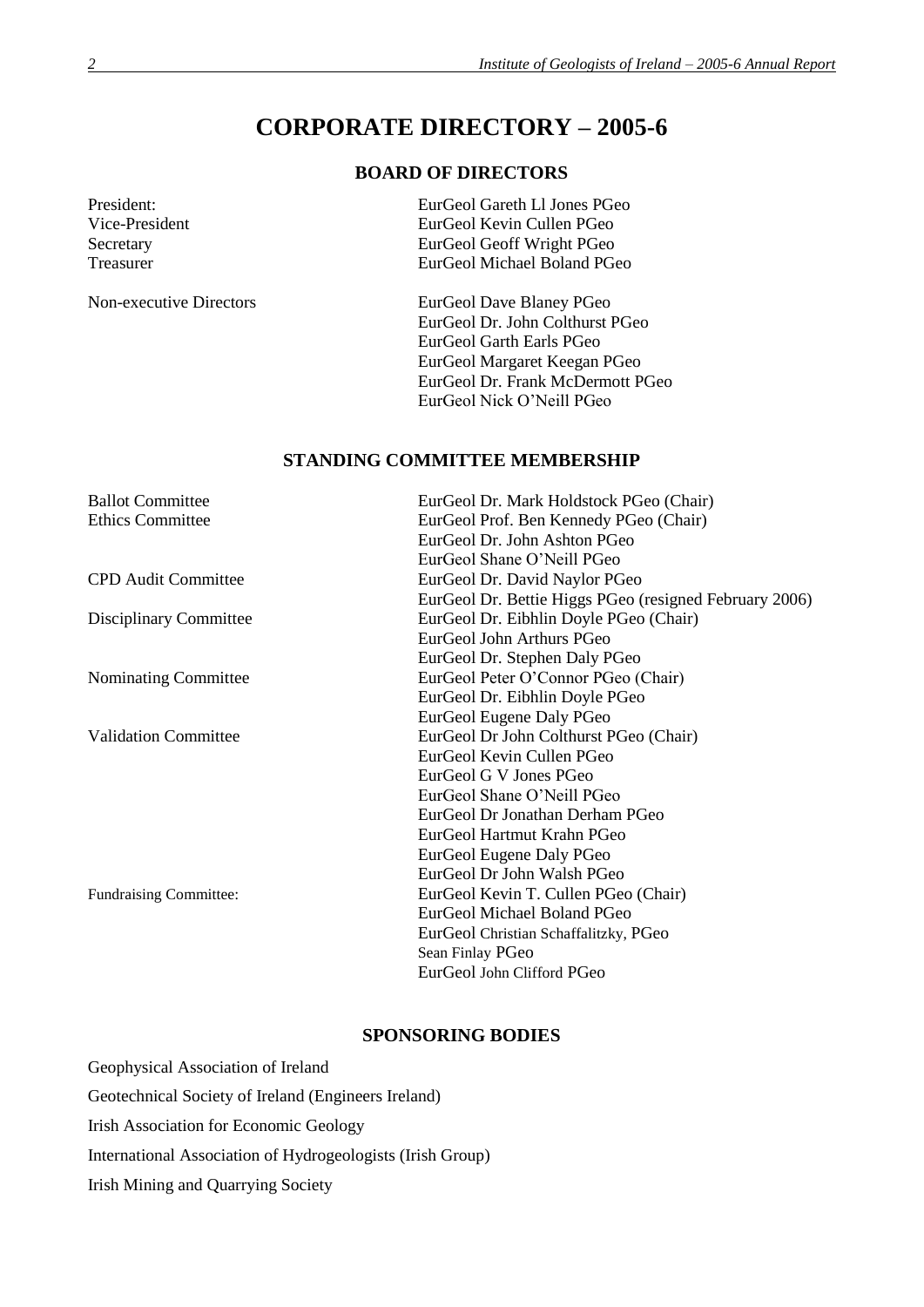Mrs. Susan Pyne

### SECRETARIAL ASSISTANT

#### ACCOUNTS PERSON

Mrs. Ethel Stringer

#### REPRESENTATIVES ON EFG

European Federation of Geologists Delegates EurGeol Kevin Cleary PGeo incoming

EFG Resources And Reserves: Minerals Expert Panel EurGeol John A Clifford PGeo

EFG CPD Working Group EurGeol Dr. Julian Menuge PGeo EFG Geological Heritage Expert Panel EurGeol Dr. Matthew Parkes PGeo EFG Natural Hazards Expert Panel EurGeol Nick O'Neill PGeo EFG Soil Protection Expert Panel EurGeol Loreto Farrell PGeo EFG Sustainable Use Natural Resources Expert Panel EurGeol John A Clifford PGeo EFG Environmental Impact Expert Panel EurGeol Kevin Cullen PGeo<br>
EFG Geo-employment Survey Working Group EurGeol Dr. Robbie Meehan PGeo EFG Geo-employment Survey Working Group EFG Hydrogeology Expert Panel EurGeol Kevin Cullen PGeo

EurGeol Kevin Cullen PGeo outgoing EurGeol Gareth Ll. Jones PGeo EurGeol Dr. Eibhlín Doyle PGeo EurGeol Christian Schaffalitzky PGeo EurGeol Nick O'Neill PGeo EFG Disciplinary Committee EurGeol Christian Schaffalitzky PGeo EFG International Licensed Body EurGeol Dr. Jonathan Derham PGeo EFG Geothermal Expert Panel EurGeol Gareth Ll. Jones PGeo (Chair) EurGeol Róisín Goodman PGeo

#### REPRESENTATIVES ON OTHER BODIES

GSI Consultative Committee **EurGeol Margaret Keegan PGeo** GSI National Landslide Working Group EurGeol Nick O'Neill PGeo GSNI Consultative Committee EurGeol Gareth Ll. Jones PGeo Committee For Mineral Reserves International Reporting Standards (CRIRSCO) EurGeol John A Clifford PGeo

#### BOARD RESPONSIBILITIES

Administration Geoff Wright Continuing Professional Development Garth Earls Conference Nick O'Neill / Kevin Cullen Communications Frank McDermott Courses Dave Blaney Drilling Guidelines Geoff Wright Finance Mike Boland Public Affairs & Information Margaret Keegan & Kevin Cullen Strategic Relations Gareth Ll. Jones Validation John Colthurst

European Federation of Geologists Kevin Cullen / Kevin Cleary, Gareth Ll. Jones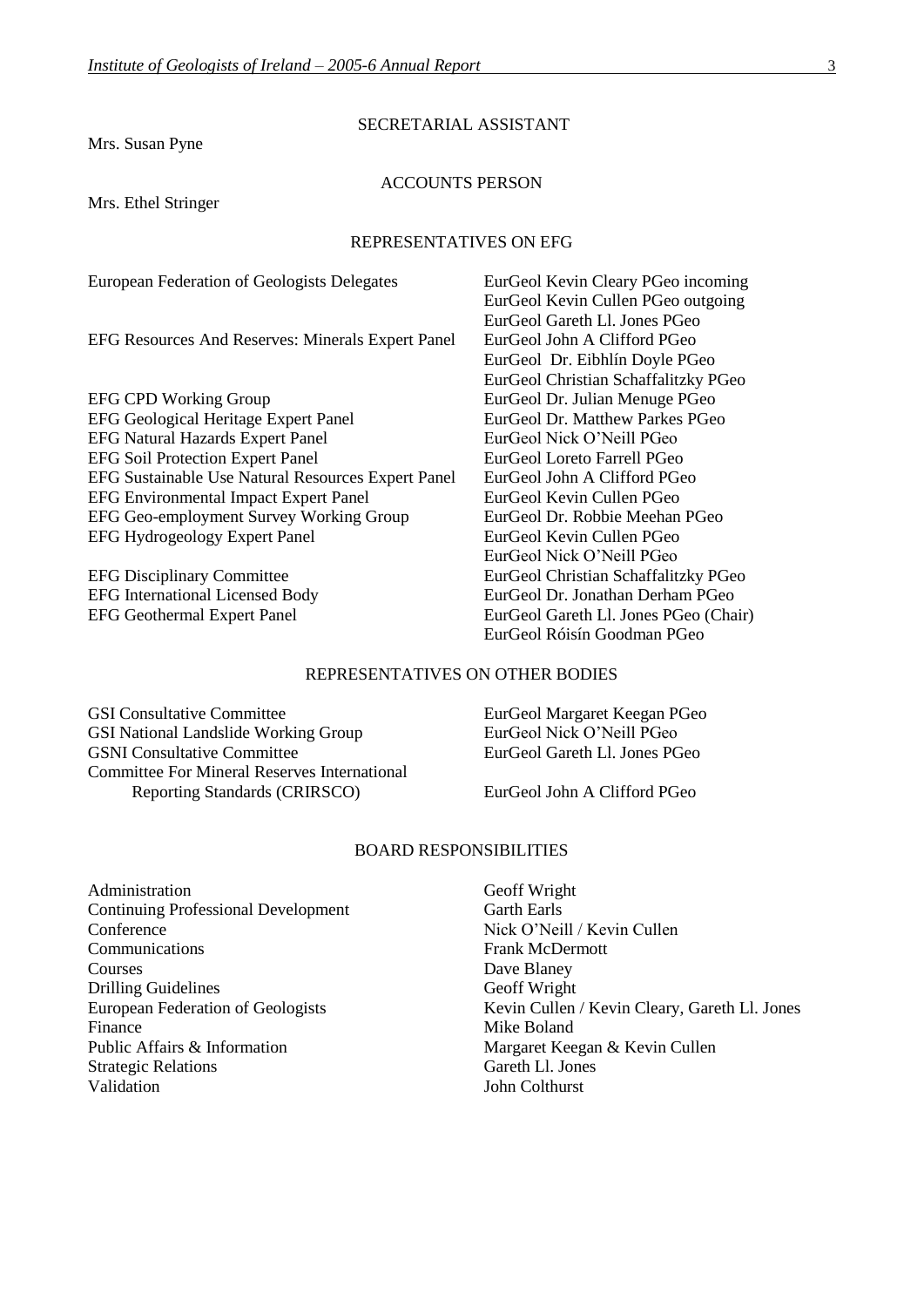#### OTHER MEMBERS INVOLVED ON IGI WORKING GROUPS

Conference

EurGeol Stephen Bradley PGeo EurGeol Dr. Ronnie Creighton PGeo Seán Finlay PGeo EurGeol Yvonne O'Connell PGeo EurGeol Dr. Pat O'Connor PGeo Sarah Casey MiT Drilling Guidelines EurGeol Becci Cantrell PGeo EurGeol Kevin Cullen PGeo EurGeol Dr. Mark Holdstock PGeo EurGeol Margaret Keegan PGeo EurGeol Sean Moran PGeo EurGeol Shane O'Neill PGeo EurGeol John Pyne PGeo EurGeol Sean Moran PGeo EurGeol Eugene Daly PGeo Employment & Industry Survey EurGeol Dr. Robert Meehan PGeo Continuing Professional Development EurGeol Dr. Mark Holdstock PGeo EurGeol Dr. Julian Menuge PGeo

#### NON-MEMBERS INVOLVED ON WORKING GROUPS

Vincent Fitzsimons

David Ball Drilling Guideline Padraig Briody<br>
Vincent Fitzsimons<br>
Vincent Fitzsimons<br>
Prilling Guidelines Turlough Johnston Drilling Guidelines<br>Turlough Johnston BFG Geotech WG r EFG Geotech WG representative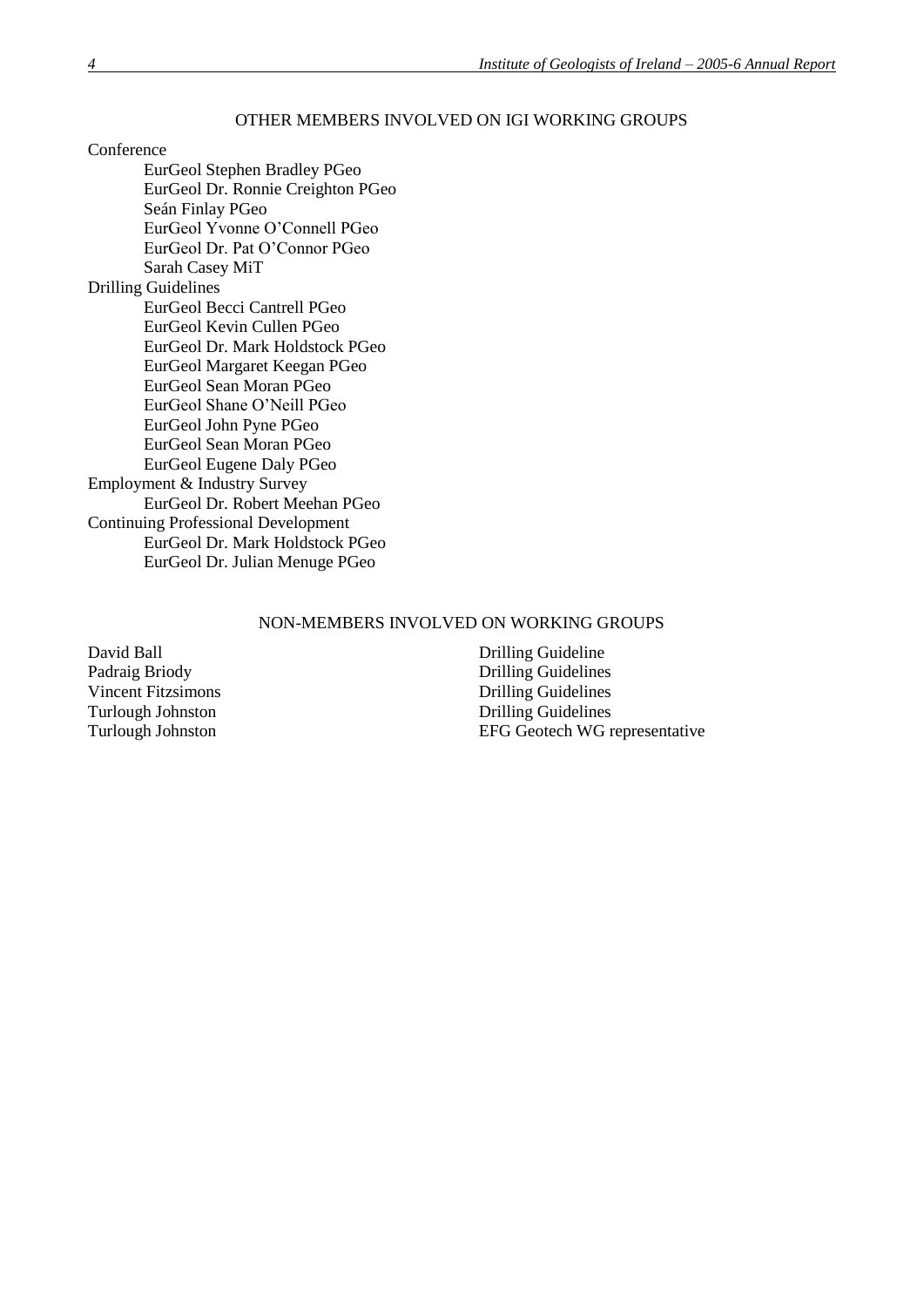#### BODIES WITH RECIPROCAL LINKS AND/OR CO-OPERATION AGREEMENTS

American Institute of Professional Geologists

Canadian Council for Professional Geoscientists

Geological Society of London

#### BODIES RECOGNISING PGeo

#### Ireland

Exploration & Mining Division, DCMNR – required for licence reports Environmental Protection Agency – preferred for professional reports

Stock Exchanges :

Ireland, Dublin Stock Exchange UK, London Stock Exchange Australian Stock Exchange Canadian Securities Administrators South Africa, JSE Securities Exchange

## AUDITORS

Casey McGrath & Associates

#### **BANKERS**

Bank of Ireland, College Green, Dublin

#### REGISTERED OFFICE

6 Northbrook Road Dublin 6

# COMPANY NUMBER 31440

CHARITY NUMBER CHY 13580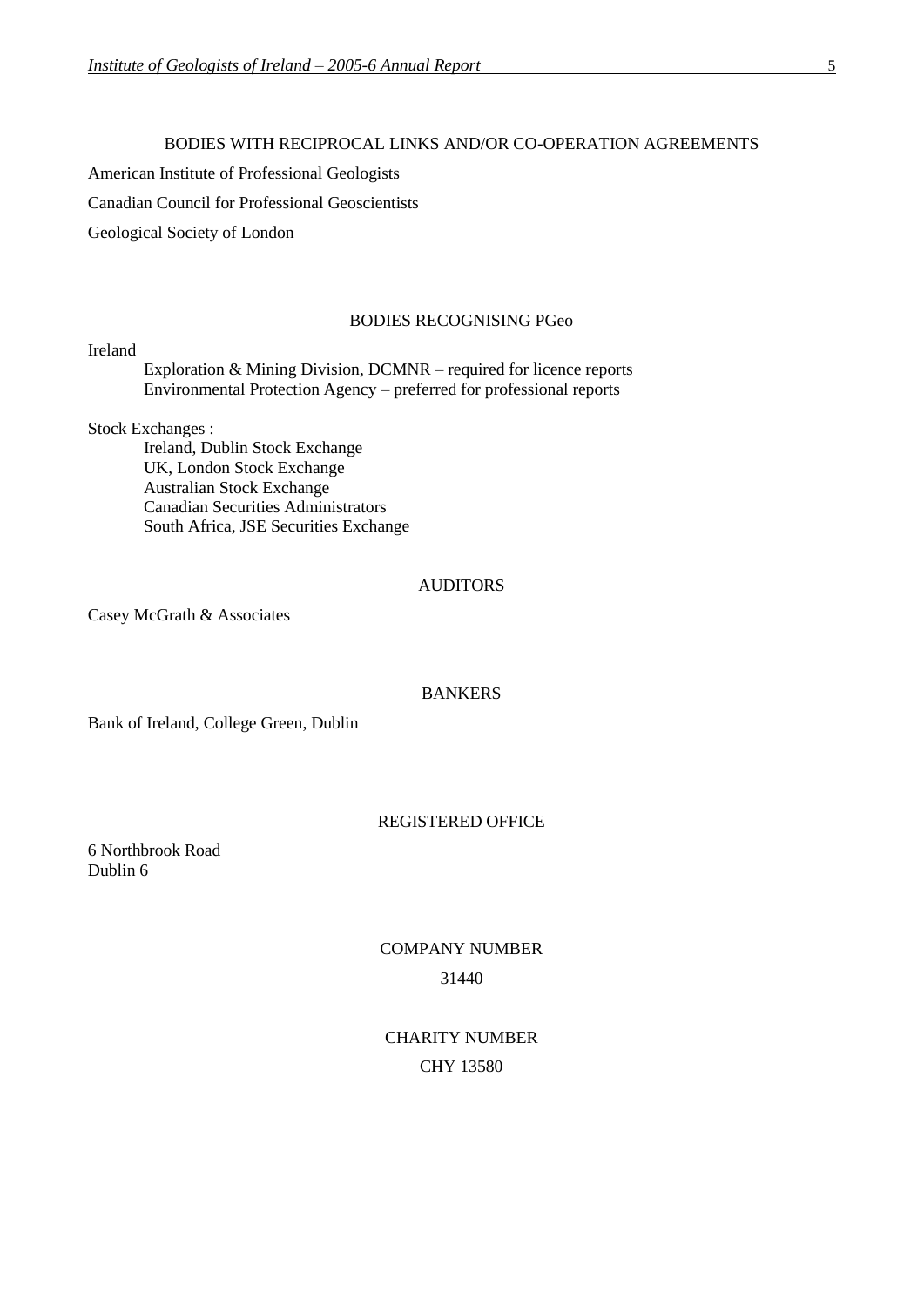# **PRESIDENT'S REPORT**

The IGI continues to move forward, maintaining its core activities and developing in new areas. Highlight of the year, once again, was the now traditional annual conference. We have taken the example of the EFG Work Plan and Geoff Wright and Kevin Cullen are adapting the format to suit the IGI.

During the year a detailed review of the office was carried out by Geoff Wright, Mike Boland and myself. Although the financial position had improved following the successful annual conference, it was deemed that there were insufficient resources to employ an Executive Secretary full time. Consequently a part-time position was advertised. At the same time the possibility of sharing the position with Cré, the Irish Composting Association was explored, but in the end no appointment was made. We were grateful that both our Secretarial Assistant Susan Pyne and our Accounts Person Ethel Stringer were able to devote extra time to take care of our continuing business. It was decided to continue this arrangement for the time being.

Work by Margaret Keegan and Kevin Cullen resulted in the production of two excellent leaflets,. one on Bottled Mineral Waters and another for IGI publicity. Both will help raise the profile of IGI and be an advertisement for it.

We were very slow in getting in our members' fees and CPD returns in 2005, which resulted in the waste of a lot of unnecessary time by our volunteers and staff. When this was eventually sorted out, a small number of members either resigned, retired or were delisted. The trend in overall numbers, however, remained upwards due to some success with our membership drive.

Following the completion of the period of financial sponsorship by our founder technical societies, we are now engaged in building our long-term relationship with them. A start was accomplished when the IAH and IMQS agreed to continue financial sponsorship for the moment. We hope to agree a more formal relationship later this year.

Our now annual conference was once again held in Dublin Castle. This year the topic was "Breaking Ground – The role of Geology in the successful delivery of major infrastructure projects". The meeting was well attended, was held to be a great success and was reported in the Irish Times.

The IGI previously had an appointed representative, Julian Menuge, on the Royal Irish Academy National Committee for Geology. During the year this committee was replaced by the National Geoscience Committee and members are elected to it by the geological community. Although we do not have an appointed delegate, we are fortunate that several of our professional members have been elected to the NGC: Garth Earls (Chair), Deirdre Lewis, Peadar McArdle, Julian Menuge, Matthew Parkes, Pat Shannon. We look forward to building our relationship with the NGC.

John Clifford's work on the Combined Reserves International Reporting Standards Committee (CRIRSCO) continues to move forward. Associated with this a successful informal workshop was held in conjunction with the IAEG in April in the Geological Survey of Ireland on the topic of Inferred Resources. The outcome of this meeting has been forwarded for consideration by CRIRSCO.

Submissions were made to the Department of Communications, Marine and Natural Resources on the amendments to the Minerals Development Acts 1940-1999, also to the European Commission on the forthcoming Flood Directive.

Kevin Cullen retired from the position of delegate to the European Federation of Geologists and was replaced by Kevin Cleary. As will be seen from the Corporate Directory above, apart from the delegates, the IGI holds some sixteen positions on EFG Working Groups / Expert Panels. We look forward to hosting an EFG Council Meeting in Ireland in the near future.

**EurGeol Gareth Ll. Jones PGeo President**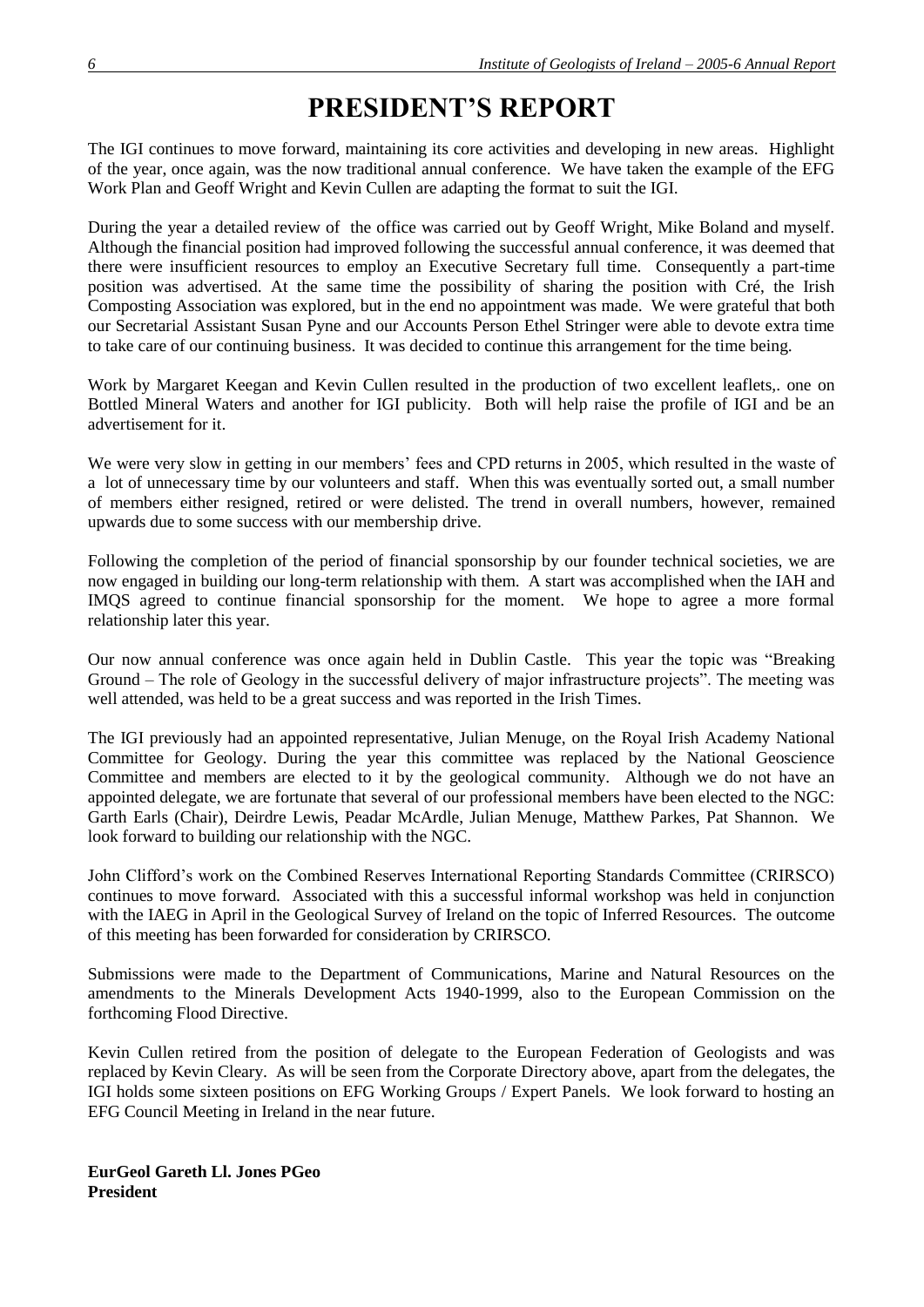# **HON. SECRETARY'S REPORT**

This is in 11 point, yours was in 12 pt **2005 AGM:**

The 2005 Annual General Meeting of IGI was held on Wednesday 11th May 2005 at 6.30 p.m. in the GSI Lecture Theatre, Beggars Bush, Dublin 4. It was attended by 18 members. Minutes of the meeting have been distributed separately. The meeting was chaired by the IGI President, EurGeol Peter O'Connor.

Members present were: Mike Boland, Stephen Bradley, Ronnie Creighton, Kevin Cullen, Eugene Daly, Dan Deeny, Jonathan Derham, Eibhlín Doyle, Loreto Farrell, Gareth Ll Jones, Margaret Keegan, Frank McDermott, Robbie Meehan, Julian Menuge, Peter O'Connor, Nick O'Neill, Gerry Stanley, Geoff Wright. Susan Pyne (IGI Administration) also attended.

Apologies were received from: Oliver Bonham, Peter Bruck, John Colthurst, John Clifford, Donal Daly, Anthony Deevy, Garth Earls, George Emo, Anita Furey, Roisin Goodman, Teri Hayes, Mark Holdstock, Deepak Inamdar, Hartmut Krahn, Deirdre Lewis, Barry Long, Mike Lowther, Peadar McArdle, Yvonne O'Connell, Pat O'Connor, Noel O'Keefe, Shane O'Neill, John Pedersen, John Pyne, Graham Reid, Christian Schaffalitzky, Ed Slowey, Bruno Teillard.

#### **Board meetings:**

The Board met 10 times in 2005/6 between the 2005 AGM and 5th April 2006, on 17 June, 20 July, 23 August, 27 September, 2 November, 6 December, 10 January, 15 February, 15 March and 5 April. A further meeting was scheduled for May. The number of meetings (out of 10) attended by Directors at was as follows:

Gareth Ll Jones 10; Kevin Cullen 7; Mike Boland 7; Geoff Wright 9; Dave Blaney 3; John Colthurst 6; Garth Earls 1; Margaret Keegan 5; Frank McDermott 7; Nick O'Neill 5.

Koen Verbruggen and Vincent Gallagher attended 1 meeting each as IAEG Observer and James Hodgkins attended 1 meeting as GAI Observer. Kevin Cleary attended 1 meeting as EFG Delegate There were no meetings during the year of the Ethics or Disciplinary Committees.

#### **Membership:**

There are currently 125 Professional Members of the Institute, 13 Members-in-Training, 4 Retired Members and 3 Associate Members – totalling 145.

7 new Professional Members joined during the year:

Paul Tierney Fiona McEvoy Thomas Vainio-Mattila Laz Fleming Karen-Lee Ibbotson Stephen Bradley Feargal McNamara

5 Members-in-Training were elected during the year: Neil McNeilis Brendan Almack Claire Clifford David McDermott Barry Sexton

2 Associate members were elected: Viv Byrne Una Fitzgerald

5 PGeos were awarded the title of European Geologist (EurGeol) by the European Federation of Geologists (EFG) during the year, with two pending, bringing the total of Irish EurGeols to 108: Kevin Cleary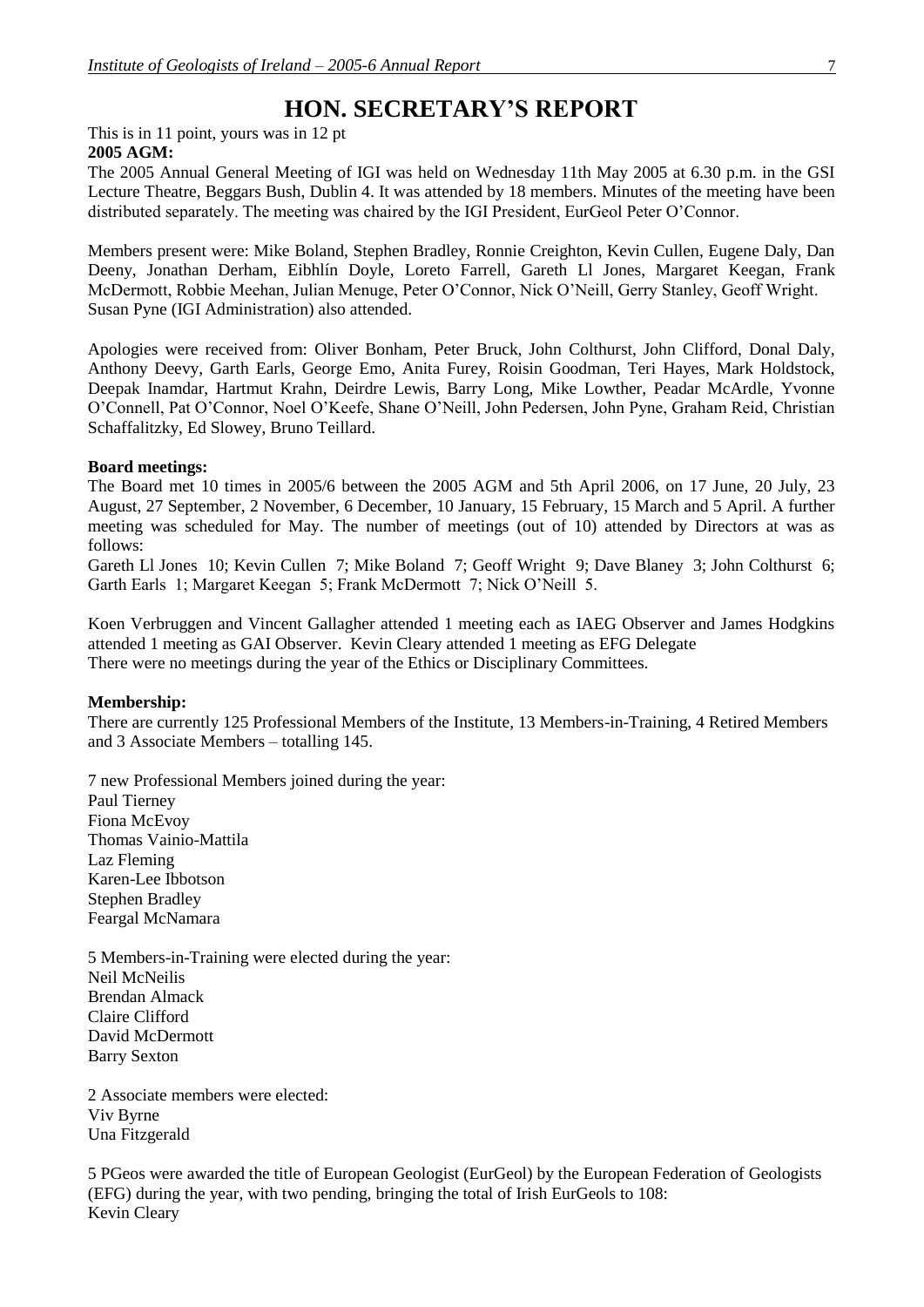Fiona McEvoy Thomas Vainio-Mattila Laz Fleming Orla Dardis

Three members, including one MiT, resigned or were deemed to have resigned during the year. Two members transferred to the Retired Member category.

#### **Executive Secretary**

The position of Executive Secretary (part-time) was advertised during the year and attracted only one serious application. After further consideration, the Board decided that the financial position of the Institute was not sufficiently robust to allow the recruitment to proceed at present, but that this would be reviewed in due course.

#### **Membership Drive**

About 115 letters were written to prospective members, providing information about IGI and inviting them to consider joining. So far, the response has been small but in practice, it may take a considerable time to emerge.

#### **Submissions:**

A submission was made to the Department of Communications, Marine and Natural Resources on the proposal to update and restate the Minerals Development Acts 1940-1999.

#### **EurGeol Geoff Wright PGeo Hon. Secretary**

# **HON. TREASURER'S NOTE**

A copy of the 2005 Audit Accounts prepared for the IGI by LHM Casey McGrath is attached at the back of this document. The Accounts show there was an operating profit of €8,064 generated for the year compared to a loss of €5,660 in 2004. The main reasons for the improvement in the financial position are due to:

- The decision taken not to replace the part-time executive secretary when the position became vacant.
- Changes in the organisation of the Annual Conference that resulted in a significant profit compared to the 2004 conference. In the 2005 accounts, some of the conference costs listed in the 2005 expenses relate to the 2004 conference.

The 2005 profit of  $\epsilon$ 8,064 does not include 2005 conference sponsorship of  $\epsilon$ 7,000, the invoices for which were only issued at the start of 2006.

The financial aim of the Institute going forward is to generate a profit of  $\epsilon$ 10,000 -  $\epsilon$ 15,000 per annum in order that improved services and regular courses can be provided for the members.

### **EurGeol Mike Boland PGeo Hon. Treasurer**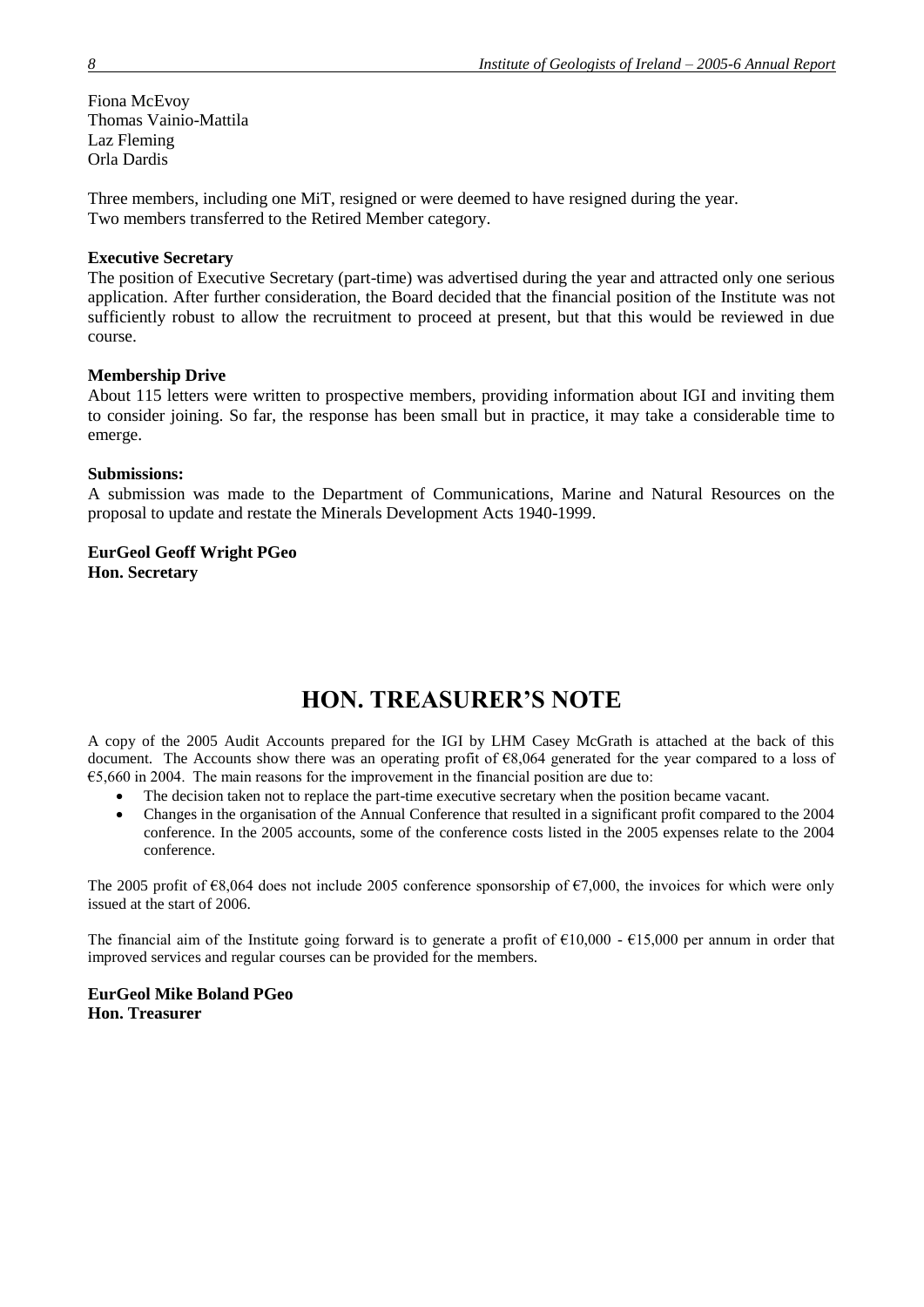# **DIRECTORS' REPORTS**

## **IGI VALIDATION COMMITTEE**

The Validation Committee is the IGI sub-committee with responsibility for assessing and validating new applicants for membership of the IGI.

When potential new members seek to join the IGI they submit their application forms and the accompanying documentation to the IGI office which ensures that all of the required paperwork is complete and in order. This paperwork is then passed on to the Validation Committee who arrange an interview with the candidate as quickly as possible. The interview panel consists of at least two IGI members in good standing, at least one of whom is an expert in the main field of work of the applicant, and one of whom is a member of the Validation Sub-Committee.

In the last year seven validation interviews took place and all of the candidates were found to be qualified for membership. As a result the following were elected to membership of the IGI:- Thomas Vainio-Mattila, Karen Lee Ibbotson, Laz Fleming, Paul Tierney, Fiona McEvoy, Stephen Bradley and Feargal McNamara.

The Validation Committee also recommended that six applicants for Member in Training be accepted and the IGI ratified these:- Brendan Almack, Claire Clifford, David McDermott, Mairead Glennon, Neil McNeilis and Barry Sexton.

Una Fitzgerald and Viv Byrne were elected as Associate Members.

The IGI Validation Committee wish to thank everyone who served on an interview panel and in particular Shane O'Neill and David Blaney. We are also grateful to O'Neill Groundwater Engineering who made their offices available for the holding of interviews throughout the year.

#### **EurGeol Dr. John Colthurst PGeo**

#### **IGI CONTINUING PROFESSIONAL DEVELOPMENT**

As many disciplines in the scientific fields move towards greater engagement with regulatory authorities, industry and the general public, there is an increasing need to ensure relevant and up-to-date accreditation of professionals. The entrance requirements and vetting procedure of the IGI deal with the previous experience of applicants and the measure of the ongoing experience and knowledge gain of the member is assessed through Continuing Professional Development (CPD). This is designed to quantify the ongoing improvement and broadening of knowledge and skills, accompanied by the development of the personal qualities necessary for the execution of professional and technical duties throughout a geoscientist's working life.

In order to keep up to date with the ever increasing technical and regulatory changes in our profession, and in line with the IGI's stated objective of improving professional standards, all IGI members must devise and carry out a CPD programme, and complete the CPD form annually. This approach is in line with best practice in professional geology organizations in other countries, and is similar to that operated by other professional bodies in Ireland such as Engineers Ireland and RIAI.

The majority of members successfully completed and returned CPD forms for 2004 in a timely fashion. Regrettably some members have to be reminded several times that they are in danger of being struck off as members due to non-submission of their CPD forms before the well-advertised deadline.

The 2005 IGI Board has facilitated a small rump of 2004 CPD defaulters and it is my strong recommendation to the 2006 IGI Board that (after appropriate reminders) any 2005 CPD defaulters are required to reapply for membership of the IGI. The IGI is a Professional Organization managed by an elected Board who give freely of their time to benefit the members they serve. To be reminding members in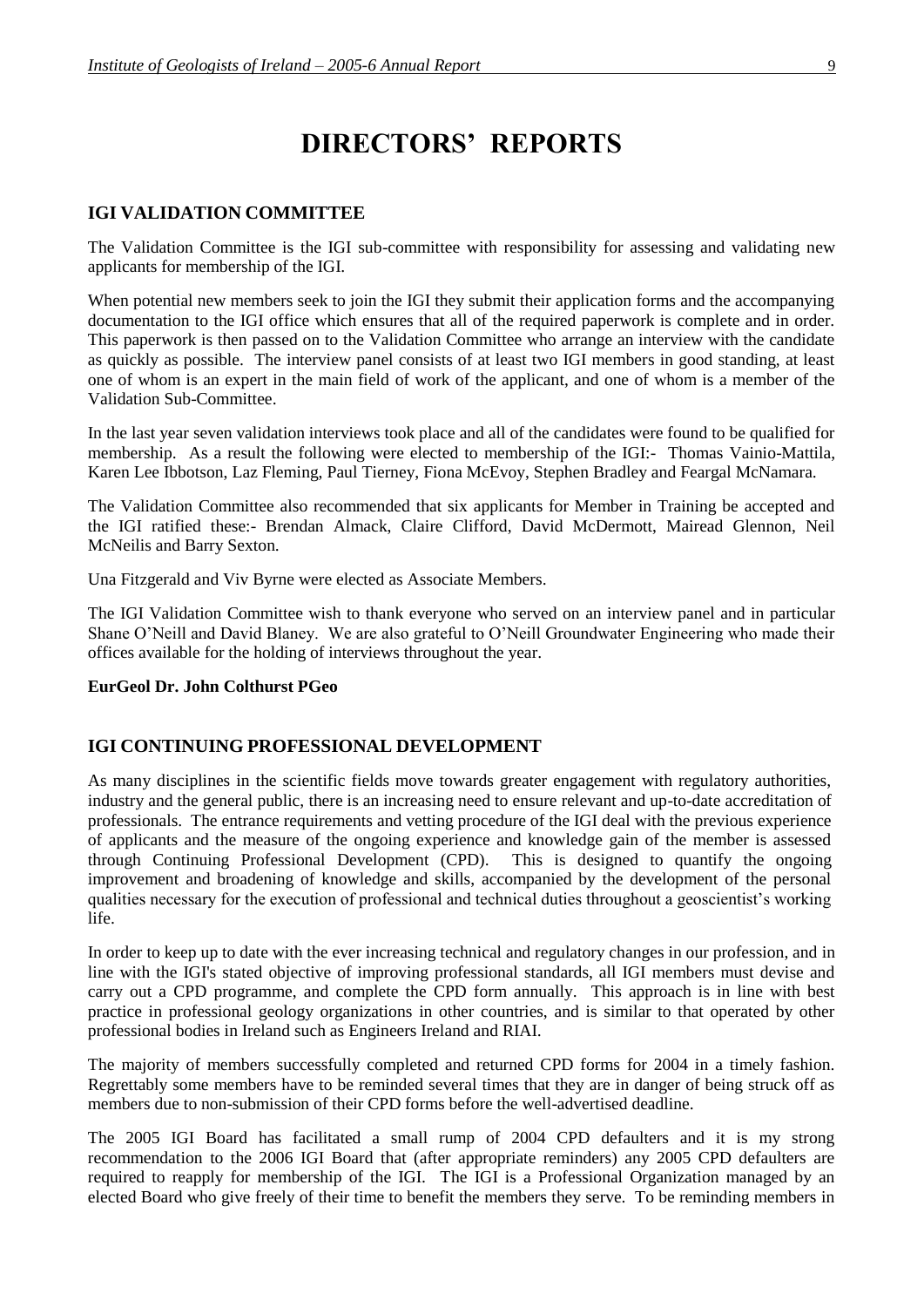February 2006 to submit 2004 CPD forms (and to be told 'I haven't had the time to fill it in!') is bewildering and is clearly not demonstrating professional practice on behalf of the individual members involved.

As reported last year, the CPD forms have been rationalized and are now less onerous to complete. CPD is for the benefit of the individual, for the benefit of the IGI and for the benefit of geology in Ireland. Please play your part in raising all our standards, and I encourage members to submit CPD in a timely fashion.

I am happy to report good progress to date on submissions for 2005 CPD.

The updated IGI web-site will provide help via example forms and FAQs. Additional queries from the membership regarding CPD will also be answered by e-mail via info@igi.ie

#### **EurGeol Garth Earls PGeo**

### **IGI PUBLIC AFFAIRS / PUBLIC INFORMATION COMMITTEE**

#### **Educational Series Pamphlet**

A Bottled Mineral Waters leaflet was prepared by Kevin Cullen and was published and distributed at the IGI Conference and other suitable venues.

A 'Mining in Ireland' leaflet is in preparation. Other leaflets are planned, and suggestions for topics are welcomed.

#### **Promotional Information and Leaflets**

A promotional leaflet 'Joining the IGI – What will it do for you?' was published to attract new members and to disseminate information about the work of the IGI.

#### **DCMNR Submission on Minerals Development Acts:**

The IGI submission to the DCMNR focused on professional recognition, data release, and transparency/ clarity. It can be viewed on the IGI website.

**EurGeol Margaret Keegan PGeo EurGeol Kevin Cullen PGeo**

#### **IGI COMMUNICATIONS COMMITTEE**

Five electronic format IGI Newsletters were published and distributed to the membership during 2005 (Issues 5-9 inclusive). The Board continues to develop the Newsletter as a communications resource for the membership by publicising upcoming events (lectures, workshops, field-trips, courses), providing news of members and news from industry. The Newsletter is also a forum for open discussion among members on a variety of issues. It has been decided that in future, publication of the newsletter will be quarterly, with deadlines for receipt of articles at the end of March, June, September and December. Members are requested to submit articles for inclusion in future editions and to alert the editor (frank.mcdermott@ucd.ie) to upcoming events that may be of interest to members. A limited amount of corporate advertising was carried during 2005, and the Newsletter was produced at no cost to the Institute. All past Newsletters have been archived on the IGI website.

The third edition of the IGI Directory was published in 2005. This is a comprehensive record of the IGI membership, listing the main fields of expertise and specialist skills of each member. It has been distributed widely to the geoscience community in Ireland, as well as to local authorities and other public and private sector organisations that form the main client base of IGI members. The Board gratefully acknowledges the financial assistance provided by advertisers. As a result of this support, production of the 2005 Directory resulted in a small financial surplus for the Institute. Additional copies of the directory are still available for purchase and details are given on the Institute's website (www.igi.ie).

A complete redesign of the IGI website (www.igi.ie) to give it a cleaner more contemporary appearance has been undertaken during 2005 and this work is nearing completion. All current and past IGI Newsletters have been archived and will be downloadable from the website. Complete pdf copies of presentations given by most of the speakers at the IGI's 2005 Annual Conference on 'Breaking Ground' are also downloadable from the site.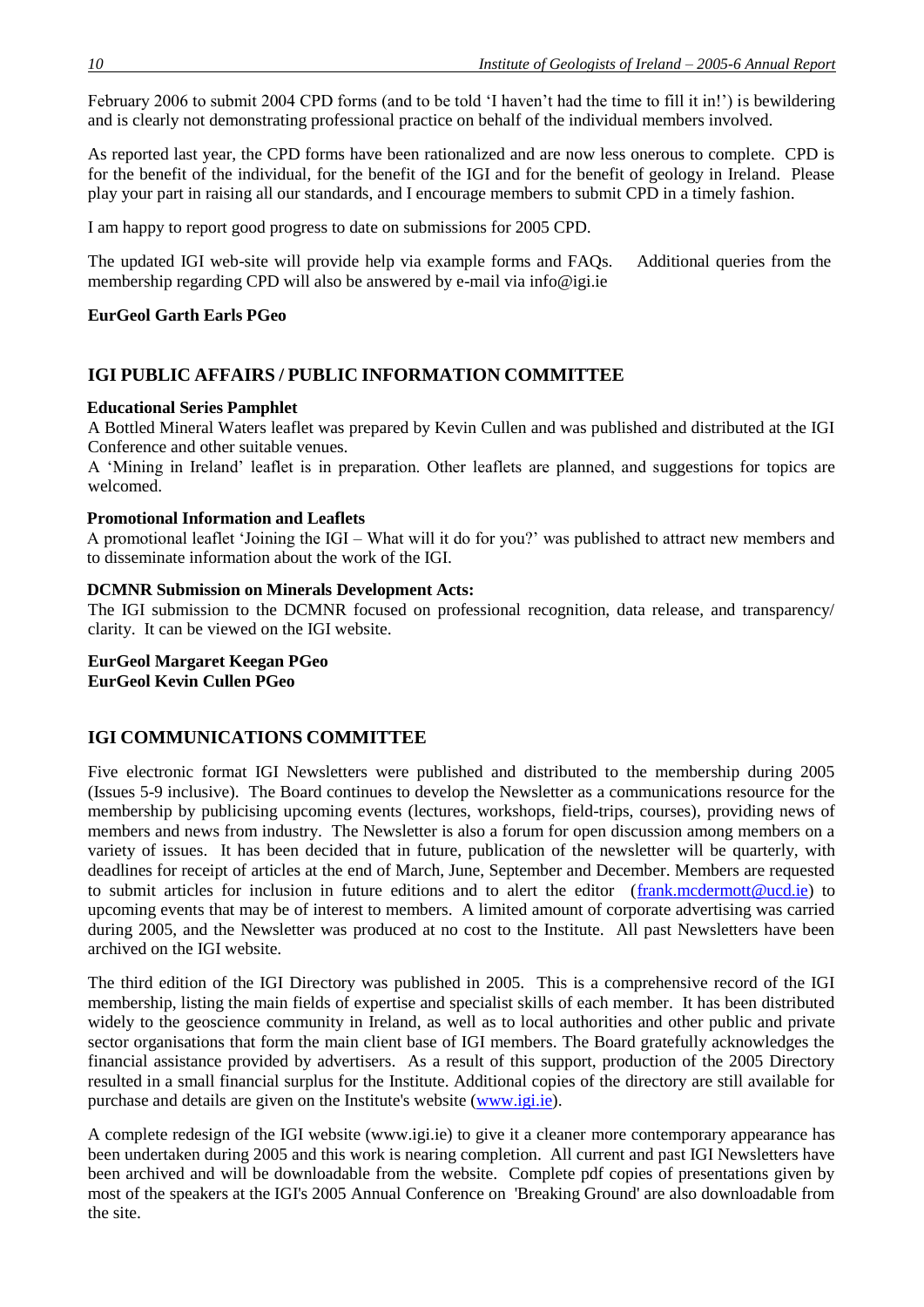Finally, the IGI had a poster display and distributed copies of the Directory at the 49th Annual Irish Geological Research Meeting at University College Cork on 24-26th February 2006. Thanks to Koen Verbruggen and Charise McKeon (GSI), the Institute was also represented at a recent one day Science and Technology Careers Fair at NUIG.

#### **EurGeol Dr. Frank McDermott PGeo**

### **IGI CONFERENCE COMMITTEE**

A very successful conference entitled "Breaking Ground – The role of Geology in the successful delivery of major infrastructure projects" was held in Dublin Castle on 11th November 2005. The lunch and post conference reception were generously sponsored by Patrick J.Tobin and Co. and Applied Ground Engineering Consultants Ltd. Over a hundred delegates from industry, academia and the public sector attended. The conference generated a significant profit for the Institute and was reported in the Irish Times on the following day. The topics covered included waste infrastructure, energy, transport and natural resources. In organising the conference the Institute highlighted the contribution that our profession makes to the successful delivery of infrastructure under the NDP.

#### **EurGeol Nick O'Neill PGeo**

#### **IGI COURSES COMMITTEE**

Two one-day courses were held between May 2005 and May 2006:

A one-day course on Groundwater Recharge was presented by Dr Bridget Scanlon on Thursday the 19th January. The course was held in the GSI lecture theatre and was attended by a total of thirty six delegates.

A "Safepass 2" course was held on the 30<sup>th</sup> of January in Bewleys Hotel at Leopardstown Race Course in south County Dublin. This course was attended by fourteen delegates and presented by Anthony Deevy P.Geo.

A course on the engineering classification of soils, based on the BS 5930:1999 is scheduled for June. This event will presented by Mr Peter Rutty of AGEC and will be held in the Ambassador Hotel at Kill in County Kildare.

#### **EurGeol Dave Blaney PGeo**

#### **IGI DRILLING GUIDELINES COMMITTEE**

In 2005/6 AGM no meetings of the group were held but, as Convenor, I undertook further editing of the document, and received substantial additional text and figures from David Ball.

A generous offer of assistance with desktop publishing from GSI has been availed of and we hope to benefit from another offer to cover printing costs.

It is planned to have the finished document available for launching at the AGM

#### **EurGeol Geoff Wright PGeo,** Convenor

### **IGI EMPLOYMENT AND INDUSTRY SURVEY**

This fine survey was completed by Robert Meehan and is now available for downloading from the website: [www.igi.ie](http://www.igi.ie/)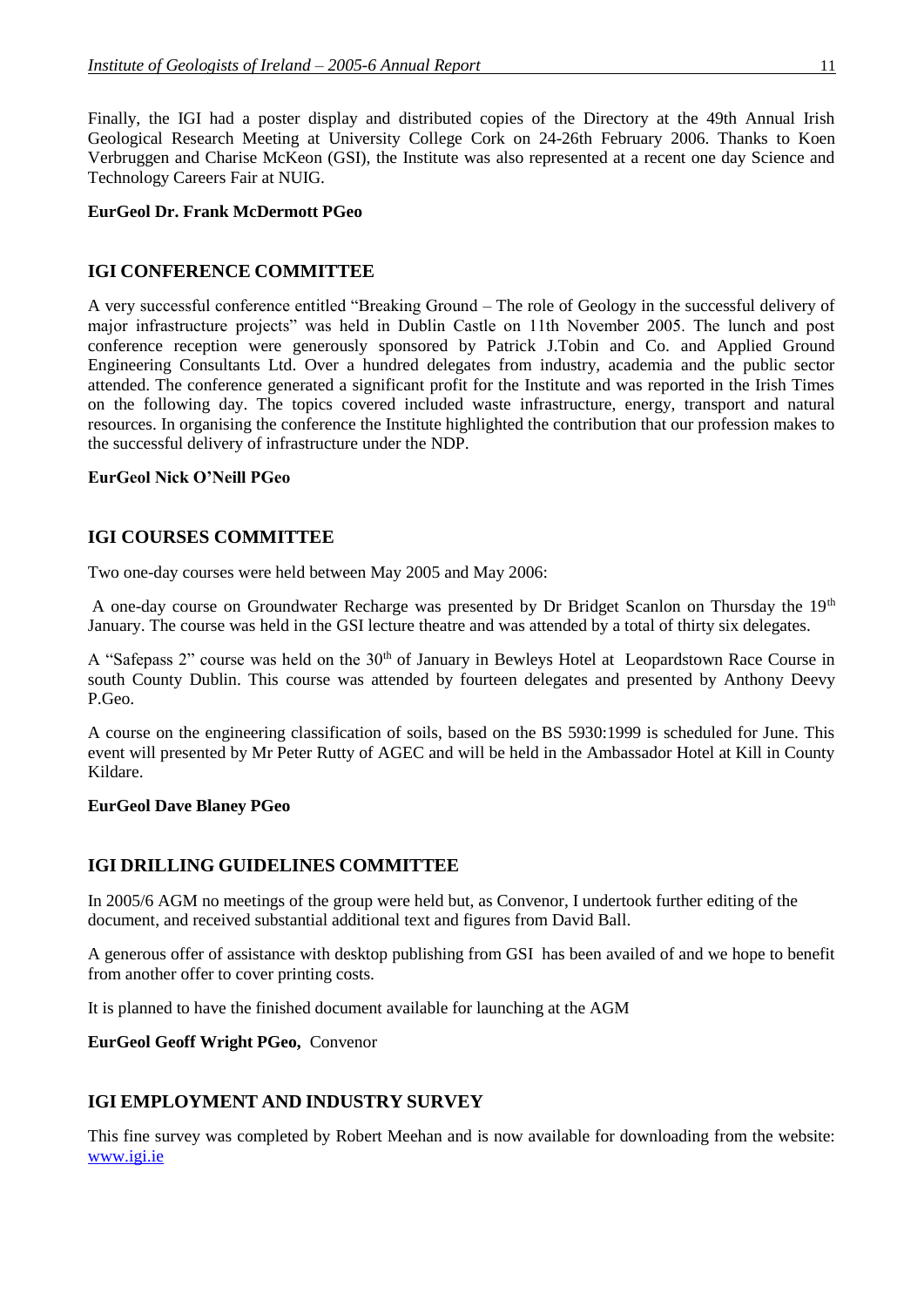# **EUROPEAN FEDERATION OF GEOLOGISTS**

The EFG continues to promote the professional status of geologists in 19 countries across Europe through the promotion of the **EurGeol** title, making representations to the EU Commission and liaising with other international geological bodies. The EFG promotes geology through its publication of the **European Geologist Magazine** and its Web Site at **[www.eurogeologists.de.](http://www.eurogeologists.de/)**

### **June 2005 Council Meeting**

The 2005 EFG Council Meeting was held in Prague on June 10th to  $12<sup>th</sup>$  and was attended by delegations from 16 countries with observers from Russia, Cyprus and Bosnia-Herzegovina. The IGI was represented by Gareth Jones, John Clifford (EU Delegate) and Kevin Cullen.

The EFG celebrated its 25<sup>th</sup> anniversary at the 2005 Prague meeting and presentations were made to past presidents, including Gareth Jones and to Eric Groessens as a founding father of the Federation. Medals of Merit were also awarded to Renzo Zia (in memoriam) and Gerald Clement.

The Prague meeting included the election to the incoming Board of: Istvan Berci (Hungary) as President Slavko Solar (Slovenia) as Vice President David Norbury (UK) as General Secretary Umberto Puppini (Italy) as Treasurer Herald Ligtenberg (Netherlands) as EU Delegate.

The Prague Council identified the existing budgetary position as a barrier to the development of the Federation and a range of actions were agreed to assist in providing the Federation with a more secure financial foundation. Acceptance of the 2006 budget was postponed until the 2005 December meeting where the outcome of the fund raising activities would be presented to the Board and delegates.

The Council Meeting identified the following goals for 2006 as part of the EFG Strategic Plan:

- Completion of the geo-job market survey
- To prepare the ISO 9001 application
- To progress the Common Platform application, and
- To arrange and run the proposed TAIEX workshop.

#### **December 2005 Council Meeting**

The normal winter meeting was attended by 22 delegates and observers from 13 member countries and observer country Russia. France returned as a member, whilst applications are expected from Bulgaria, Serbia-Montenegro, Lithuania and Russia. This is normally an informal meeting, however, at the Prague meeting it was agreed that the winter meeting would be formal so that the budget could be agreed. Gareth Ll Jones and Kevin Cleary (who replaces Kevin Cullen) attended the meeting for the IGI.

The projected 2006 budget caused problems when presented in Prague in June, but these were eventually sorted out at the Brussels meeting in December. Treasurer Puppini has managed to solve the ongoing problem of fee calculation in a transparent manner.

The Brussels office continued contacts to the EU which have continued relationships with Directorates-General. These led *inter alia* to a TAIEX workshop in October to deal with Legislation and Initiatives to Training and Mobility of Professionals in Geology, Paul Ryan (NUIG) dealt with the Bologna Declaration. Expert Panels and Working Groups are being maintained, which contributed to the Flood Directive and experts have been assigned to Flood Risk Mapping and Land Use Management, whilst a new EP on Geothermal Energy is being led by Ireland. John Clifford is active with the Mineral Resources group.

There has been improved exposure of the EFG with representation at the following meetings: ProGeo in Portugal, Terrafirma kick-off meetingin Rome, World Petroleum Congress in Johannesburg, German Geology Day in Berlin, 80<sup>th</sup> Anniversary of Bulgarian Geological Society, EuroGeoSurveys Meeting in Brussels, and UN/ECE Reserves and Resources in Geneva attended by John Clifford. Secretary General Norbury dealt with progress on IYPE (International Year of the Planet Earth 2007–2009), in which EFG is an Associate Partner. **There is a proposal to have a unified National Geology Day during 2008 Year of Planet Earth.**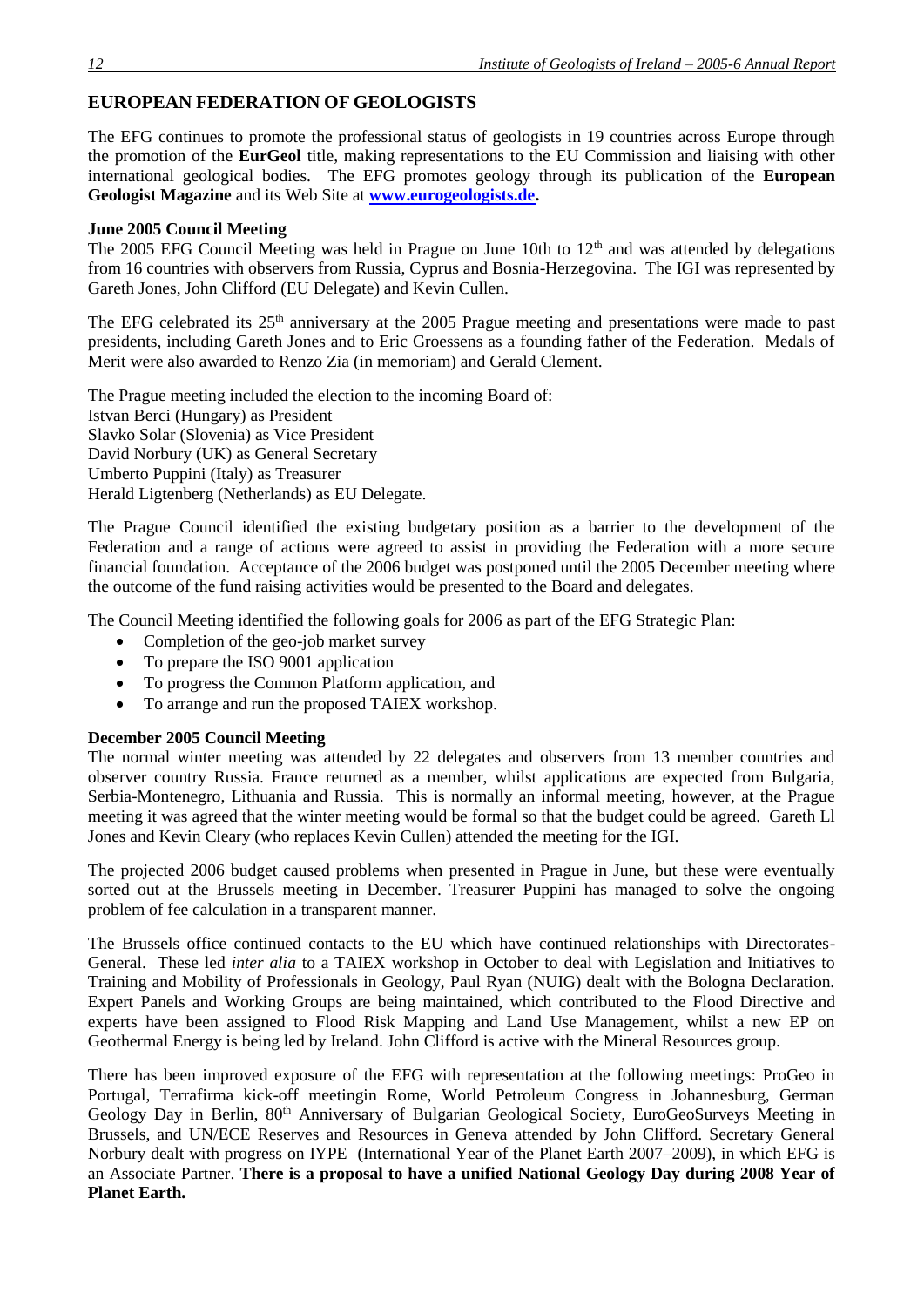Twenty two new EurGeols were noted by the Council, including 5 IGI members. The Registration Authority audited the UK and the International Licensing Bodies. This highlighted the need for further resources for the International LB to undertake its duties, whilst The UK LB was largely operating correctly. **The IGI LB will be audited in 2006.** The forum for CPD held in London in September was attended by Julian Menuge.

It was agreed at the meeting to undertake a thorough review of all aspects of communication. D Doherr (past German Delegate) was appointed website manager. A road map for improving the web site which was approved at the Prague meeting is ongoing. The magazine continues to appear, edited by Maureen McCorry, but changes in funding and production are looming.

Medals of Merit were awarded to Manuel Regueiro (Spain) for his work with the EFG, for starting the European Geologist magazine and for setting up Geologos del Mondo (World Geologists) for disaster relief, and Pietro de Paola (Italy).

#### **Ireland will be hosting the EFG Summer meeting either in 2008 or 2009.**

| <b>EurGeol Gareth LI Jones PGeo</b> | $\frac{\text{conodate}\,\omega\text{mac.com}}{2}$            |          |
|-------------------------------------|--------------------------------------------------------------|----------|
| <b>EurGeol Kevin Cleary PGeo</b>    | $\frac{kevin.cleary@wyg.com}{kevin.cleary@wyg.com}$ incoming |          |
| EurGeol Kevin T. Cullen PGeo        | kevintcullen@yahoo.ie                                        | outgoing |

### **EFG GEOHAZARD WORKING GROUP**

Nick O'Neill made contributions to a document submitted by the EFG Geohazard Working Group to DG Research with recommendations for Research Framework Programme 7 (EUFP7) to ensure that sufficient resources will be allocated for research into natural hazards. Our input was based on lessons learned and feedback from IGI's Geohazard Conference in 2004.

### **EurGeol Nick O'Neill PGeo**

### **EFG GEOTHERMAL EXPERT PANEL**

At the end of 2005 the EFG established a Geothermal Energy Expert Panel to be available to the European Commission to answer queries on geothermal energy. It has 20 members from 10 countries and made an introductory presentation in Orléans, France in February 2006 at the ENgine conference.

**EurGeol Gareth Ll. Jones PGeo** (Chair)

### **GSI CONSULTATIVE COMMITTEE**

The Geological Survey of Ireland Consultative Committee met twice in 2005, on the 21<sup>st</sup> April and 9<sup>th</sup> November. Some of the main items discussed were:

- Staffing: the GSI may wish to call upon the IGI for support in relation to the need for Temporary geologists, Project geologists and replacement of retiring staff;
- A proposal on GSI changing its status (to a non-commercial semi-state agency);
- The Geoscience Initiative;
- A Teaching Pack (available by April 2006) and other schools initiatives;
- The 2006 Business Plan, and
- A new TGA scheme.

#### **EurGeol Margaret Keegan PGeo**

### **GSI LANDSLIDES WORKING GROUP**

IGI is officially represented on this group by Nick O'Neill, while several other IGI members also participate. The main objectives of the Group are to build a national database of landslide events in Ireland; examine the geotechnics of landslide mechanisms; examine the feasibility of landslide susceptibility mapping in Ireland;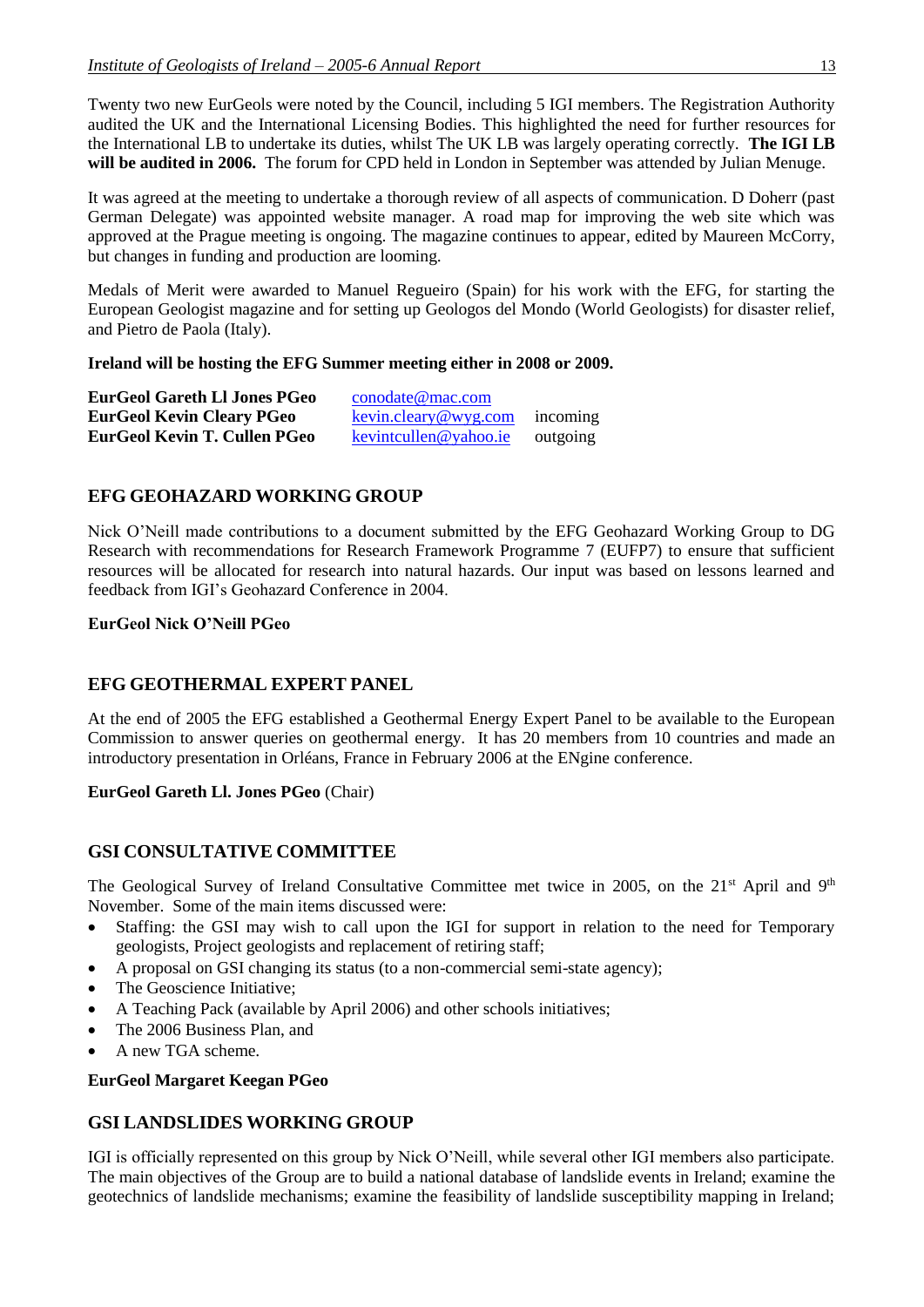and make recommendations for the inclusion of landslide hazard issues in the planning process in Ireland. A database of 116 past events has been compiled.

Xavier Pellicer of GSI developed a landslide susceptibility methodology and mapped landslides in the Breifne Area, where there was good dataset control. Some 700 new events were identified and will be entered into the database in 2006.

The Landslides Booklet (70-80 pages) is well advanced and will go into publication soon.

### **EurGeol Geoff Wright PGeo**

# **GSNI CONSULTATIVE COMMITTEE**

EurGeol Garth Earls PGeo is the recently appointed Director of The Geological Survey of Northern Ireland. One of his initiatives was to establish a Consultative Committee. The President of the IGI was invited to become one of the committee members. The committee met for the first time on 31<sup>st</sup> May 2005 and then again on 29<sup>th</sup> November. The Director explained that the Committee's function is to give advice and guidance on GSNI's wide range of programmes and that it was a method of formalised feedback. Topics included:

- The 2004-05 Annual Report and a preview of the 2005-06 Report.
- An outline of the GSNI 2004/07 Programme
- The publication of "Our Natural Foundation" was one of the highlights of 2004/2005, and a tool to raise the profile of GSNI. 850 copies were sold in 2004/2005.
- The GSNI move to Colby House was now complete, where the Ordnance Survey were very welcoming
- The MDSG Conference had been a success and received fantastic feedback and Miller O'Prey was thanked.
- GSNI was awarded the 2006 International Geoparks Conference at the 2004 IGC Conference in Beijing where Patrick McKeever accepted the award. The main event will take place in Belfast's Waterfront Hall.
- There are some 2500 abandoned mine openings in Northern Ireland. GSNI are moving ahead with closing some mine adits, working closely with Construction Service, Environment and Heritage Service.

Presentations were also made:

- Tellus Project: This had just completed its first year of operation and will provide a high quality geophysical and geochemical breakdown of Northern Ireland
- GSNI's digital capture: GSNI Datasets include maps, borehole logs and site report logs. There are drawbacks to purely paper based archives, but there is progress towards building a digital archive.
- BGIS: BMap area. An insight into the use of geological information and the form of Geoscience data sets in the Belfast Map area.
- Minerals and Petroleum
- Mapping and Publications
- Landscape and Heritage
- New initiatives within GSNI / BGS
	- BGS Quarries, planning and the environment demo
	- Abandoned Mines Database

### **EurGeol Gareth Ll. Jones PGeo**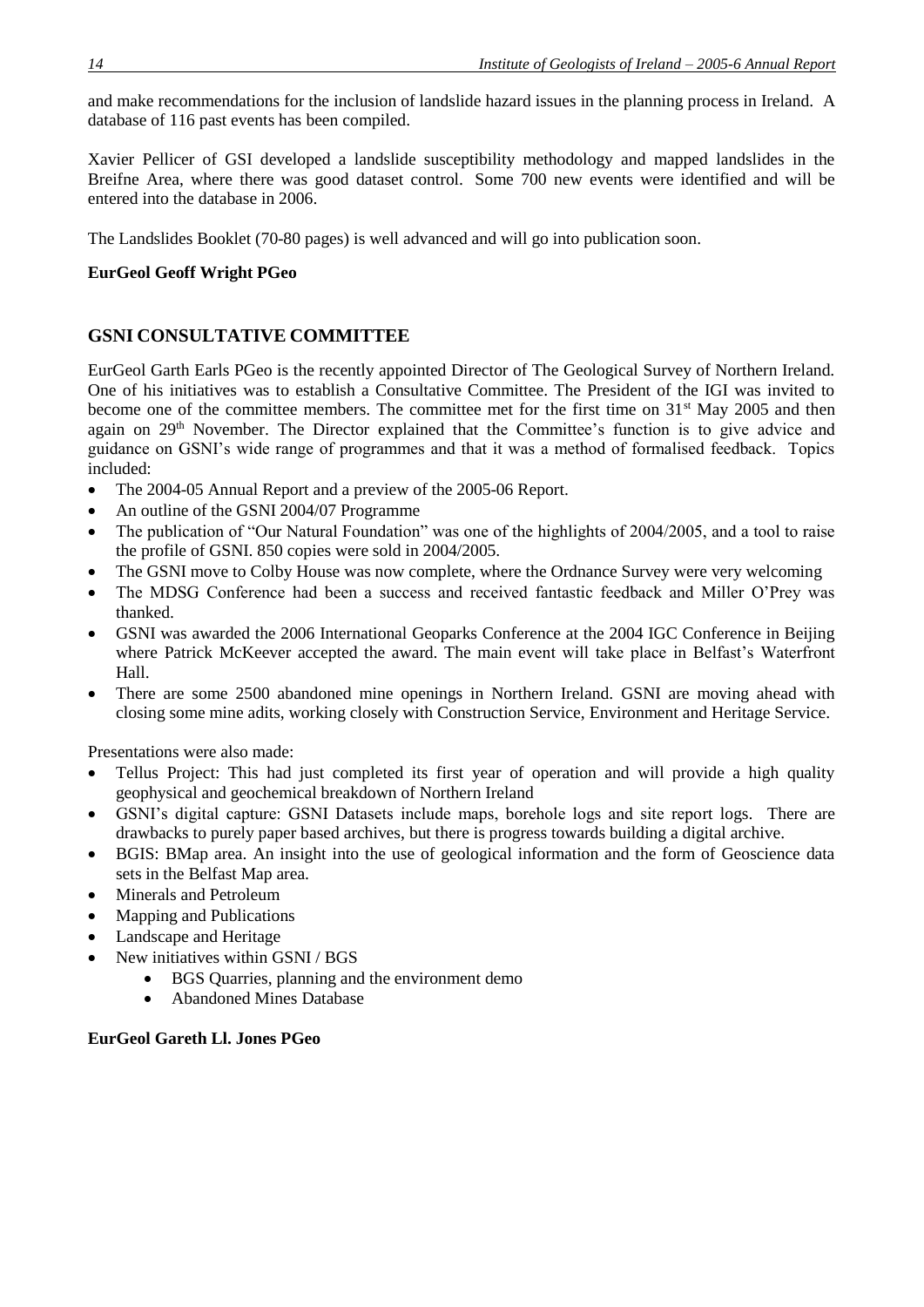# **REPORTS FROM OTHER BODIES**

# **COMMITTEE FOR MINERAL RESERVES INTERNATIONAL REPORTING STANDARDS (CRIRSCO)**

 $CRIRSCO$ , which was formed in 1994 under the auspices of the  $CMMI<sup>1</sup>$ , is a loosely knit grouping of eight representatives of the national mineral reporting bodies of Australia, Chile, Canada, South Africa, the USA, UK, Ireland and Western Europe. The Committee was established to promote international best practice in the reporting of Exploration Results, Mineral Resources and Mineral Reserves by ensuring international compatibility of national reporting codes without compromising local regulatory requirements. Some of the Committee's current activities include:

### **The International Reporting Template**

The CRIRSCO Template, which is scheduled to be published on CRIRSCO's web site in mid-2006, is intended to be a guideline for countries newly developing their own reporting codes, and a benchmark for comparison with other international reporting systems. It is not intended as a replacement for existing wellestablished national reporting codes.

### **Alignment with the United Nations Framework Classification**

The UNFC was developed by the UN Economic Commission for Europe (UNECE) in 1997 with the intention of providing a single global system for harmonising all existing national and international mineral resource and mineral reserve reporting systems across the full spectrum of governmental and commercial requirements and for both the hydrocarbon and solid minerals sectors. In 1999 CRIRSCO reached agreement with the UNECE that CRIRSCO definitions would be incorporated in the UNFC for those categories of mineral resources and reserves used for market-related reporting.

While few individual companies report their resources and reserves using the UNFC, the system is accepted by some governments, most notably those of Russia, China and India. The relevance of these countries to future mining developments including stock exchange listings is clear and CRIRSCO is working to promote the use of consistent and readily understood definitions and guidelines in these countries. CRIRSCO has committed to lead efforts to produce definitions and guidelines based on the CRIRSCO Template that are compatible with the needs of the users of the UNFC.

#### **International Financial Reporting Standards for the Extractive Industries**

During 2005, CRIRSCO has been involved in discussions with the International Accounting Standards Board (IASB), which is developing a new Accounting Standard for the Extractive Industries as part of its International Financial Reporting Standards (IFRS). The current phase of the development involves a review by the IASB of existing resource and reserve definitions for hydrocarbons and solid minerals. The hydrocarbon industry has been similarly involved.

### **Convergence of Definitions between the Hydrocarbon and Solid Minerals Industries**

CRIRSCO has participated in discussions with each organisation to demonstrate the similarities, and considerable differences, between reporting systems in the two industries. As a result, contact has been established with the SPE Oil and Gas Reserves Committee with a view to examining the extent to which convergence of definitions might be possible.

#### **EurGeol John Clifford PGeo**

l

<sup>1</sup> Council for Mining and Metallurgical Institutions, disbanded in 2002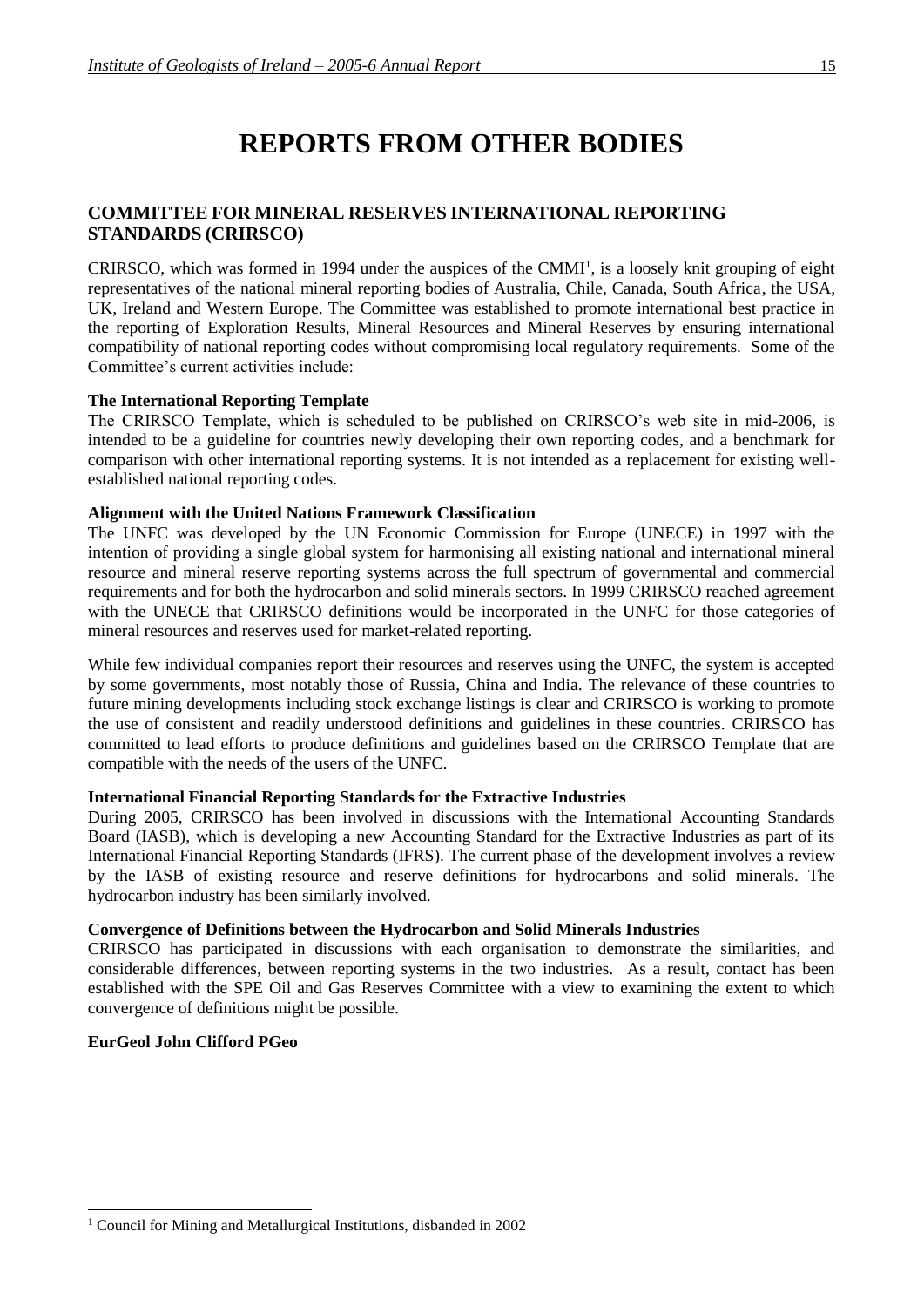# **NOTICE OF ANNUAL GENERAL MEETING**

Notice is hereby given that the Annual General Meeting of the Institute of Geologists of Ireland Limited will be held at 7.00 p.m. on May 17th 2006 at the Geological Survey, Beggars Bush, Haddington Road, Dublin 4 for the following purposes:

- 1. To receive and consider the Directors' Report and Audited Accounts for the year ended December 31<sup>st</sup> 2005.
- 2. To elect Directors.
- 3. To re-elect Casey McGrath and Associates as Auditors and to authorise the Directors to fix their remuneration.
- 4. To transact any other ordinary business of an Annual General Meeting.

By Order of the Board

Geoff Wright Secretary

Dated April 4<sup>th</sup> 2006.